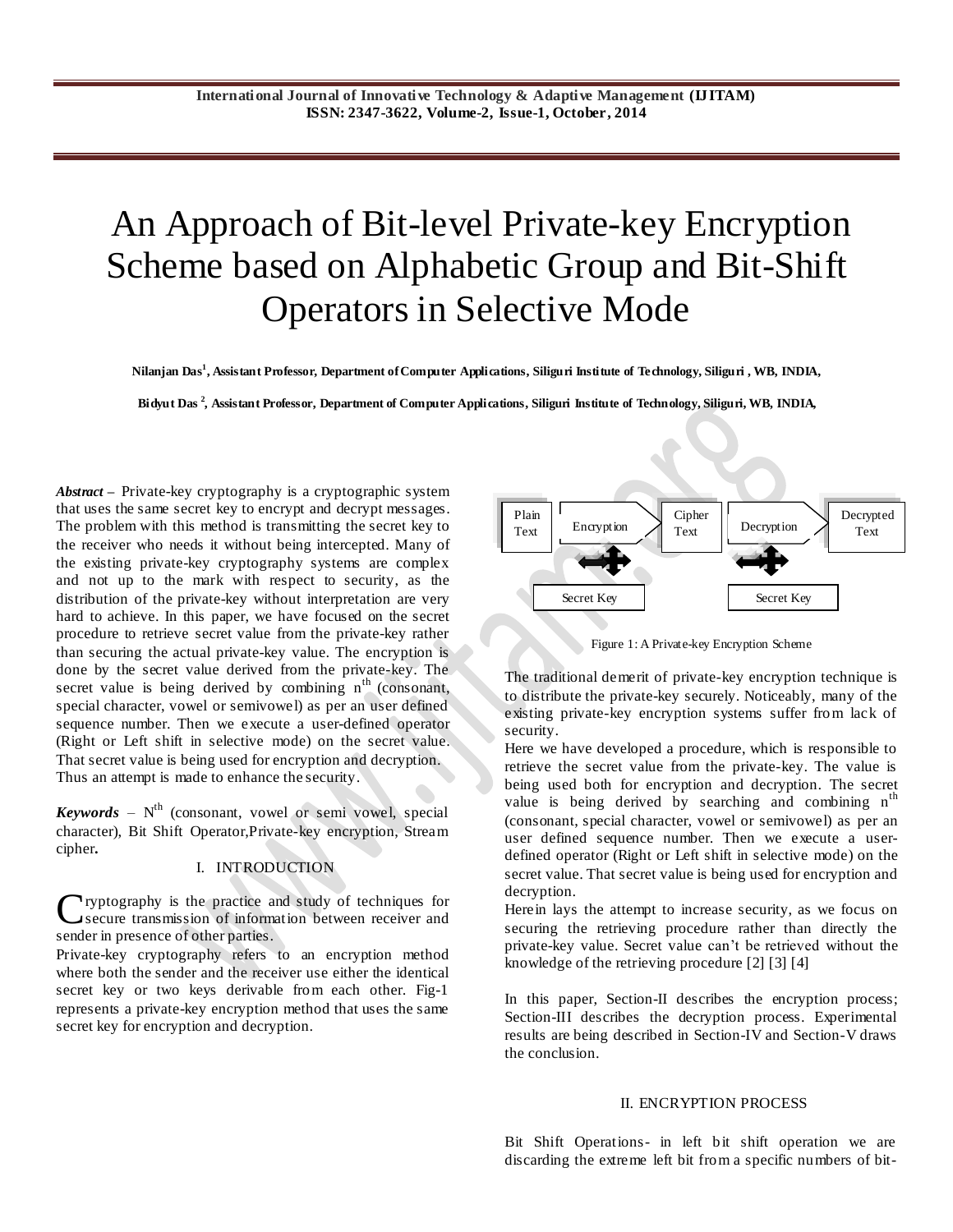representation of a decimal number and inserting the same numbers of '0' from the right end. In right bit shift operation we are discarding the extreme right bit from a specific numbers of bit-representation of a decimal number and inserting the same numbers of '0' from the left end.

We have used the English alphabetic groups like vowel, semivowel, consonant and special character. A user defined sequence is being used to combine the results for generating the secret value from the private key. Step A, step B, step C, step D sequentially describes the encryption process [1] [2] [3].

# *Plain Text Formation*

Let 'b' is a character which is present in the inputted file. Fig-2 represents its 8-bit binary representation through an array PLAINTEXT with dimension 8.

| <b>Plaint</b> evt<br>laintext S<br>----- |                   |            |     |     |                 |           |    |
|------------------------------------------|-------------------|------------|-----|-----|-----------------|-----------|----|
|                                          |                   |            |     |     |                 |           |    |
| 1 S L<br>DЦ                              | $\cap$ DO 1<br>υĸ | ¬⊥u<br>bit | Dll | bit | . u.<br>DЦ<br>ບ | ¬น<br>υıι | DЦ |

Figure 2: Formation of Plain Text

*Step-A.1* Read one character at a time from the inputted file till we reached to the end of the file. Convert each character into 8-bit binary representation and store the value into the array PLAINTEXT with dimension 8.

#### *A. key Generation*

The size of the private-key is 24 bits having 6 blocks.  $1<sup>st</sup>$  5-bit block represents the choice nth consonant and  $2<sup>nd</sup>$  5-bit block represents the choice nth special character.  $3<sup>rd</sup>$  3-bit block represents the choice nth vowel or semivowel. 4<sup>th</sup> 5-bit block the choice nth sequence.  $5<sup>th</sup>$  1-bit block represents choice for bit shift(0 for Left shift/1 for right shift).6<sup>th</sup> 5-bit block represents no of bit shifted to Left or Right. Fig-3 represents block diagram of the 24-bit private-key.

| $1st$ block     | 2 <sup>nd</sup> block | $3rd$ block  |    | 4 <sup>th</sup> block |
|-----------------|-----------------------|--------------|----|-----------------------|
| Nth term<br>for | Nth<br>for<br>term    | Nth term for |    | Nth term for          |
| consonant       | special character     | Vowel        | or | sequence              |
|                 |                       | semivowel    |    |                       |
| $5$ -bit        | 5-bit                 | $3$ -bit     |    | $5$ -bit              |
| $5th$ block     | $6th$ block           |              |    |                       |
| User choice for | N <sub>th</sub> term  |              |    |                       |
| Bit-Shift       | defines how           |              |    |                       |
| (Left/Right)    | manytimes             |              |    |                       |
|                 | the bit               |              |    |                       |
|                 | shifting will         |              |    |                       |
|                 | be done               |              |    |                       |
| $1-bit$         | 5-bit                 |              |    |                       |

Figure-3: Block Diagram of 24-bit Private-key

*Step B.1* Read the user inputs for 6 blocks from the user. Convert those input values into corresponding bit size of their respective blocks and store the values in an array KEY with dimension 40.

*C. Formation of Secret Value from Private-key for Encryption* 

*Step C.1* The value of the 1<sup>st</sup> block,  $2^{nd}$  block,  $3^{rd}$  block is holds the nth term of consonant, special character, vowel and semi-vowel respectively. A user-defined sequence value is stored in the  $4<sup>th</sup>$  block of the private-key. The choice value for the operator (Left or Right shift) is stored in the  $5<sup>th</sup>$  block of the private-key. The value of the  $6<sup>th</sup>$  block is being used to determine that the how many times the bit shift operators will execute..The user defined sequence value stored in  $4<sup>th</sup>$  block is being used to combine the results (Nth (consonant, special character, vowel and semi-vowel,)) together.

*Step* **C.2** Generate the corresponding nth consonant, special character, vowel or semi-vowel.

*Step C.3* Sequence wise combined the 24 bit Value generation.

*Example:-*The example demonstrates the private-key formation and the secret value generation procedure. Fig-4 represents the bit wise representation of a private-key for some specific value.

| -------Nth consonant (11) ------- ----N <sup>th</sup> special character (18) -------- |                               |                |                                                                   |              |     |   |  |              |  |
|---------------------------------------------------------------------------------------|-------------------------------|----------------|-------------------------------------------------------------------|--------------|-----|---|--|--------------|--|
|                                                                                       | $\mathfrak{D}_{\mathfrak{p}}$ |                | 3 4 5 6 7 8 9                                                     |              |     |   |  | $\sqrt{10}$  |  |
|                                                                                       |                               |                |                                                                   |              |     | 0 |  |              |  |
|                                                                                       |                               |                |                                                                   |              |     |   |  |              |  |
|                                                                                       |                               |                | $-N^{th}$ V & S.V(5)---- ------- $N^{th}$ sequence(3)-----------  |              |     |   |  |              |  |
| -11                                                                                   | - 12                          |                | 13 14 15 16 17 18 19                                              |              |     |   |  | - 20         |  |
|                                                                                       |                               |                |                                                                   |              |     |   |  |              |  |
|                                                                                       | l 0                           | $\blacksquare$ | - 0                                                               | $\mathbf{0}$ | l 0 |   |  | $\mathbf{0}$ |  |
|                                                                                       |                               |                | ---3-bit-------------- --------------5-bit ---------------------- |              |     |   |  | $-1$ -bit    |  |
|                                                                                       | $N^{th}$ bit sifted(3)--      |                |                                                                   |              |     |   |  |              |  |
| 21                                                                                    | 22.                           |                | 23                                                                |              | 24  |   |  |              |  |
|                                                                                       |                               |                |                                                                   |              |     |   |  |              |  |

Figure 4: 24- bit Representation of Private-key for a Specific Value.

1<sup>st</sup> block of the private-key is 11, so the corresponding consonant is "N",  $2<sup>nd</sup>$  block of the private-key is 18, so the corresponding special character is  $x = y$ . 3<sup>rd</sup> block of the private-key is 5, so the corresponding vowel or semi-vowel is "U". We combine all this result as per the combination no which is 3. The combination number is store in  $4<sup>th</sup>$  block. The definition of the combination is  $(N<sup>th</sup>$  special character + nth vowel or semi-vowel +  $N^{th}$  consonant). The result is combining as per the combination value. The value is "=UN". Fig-5 represents the 48-bit representation of secret value.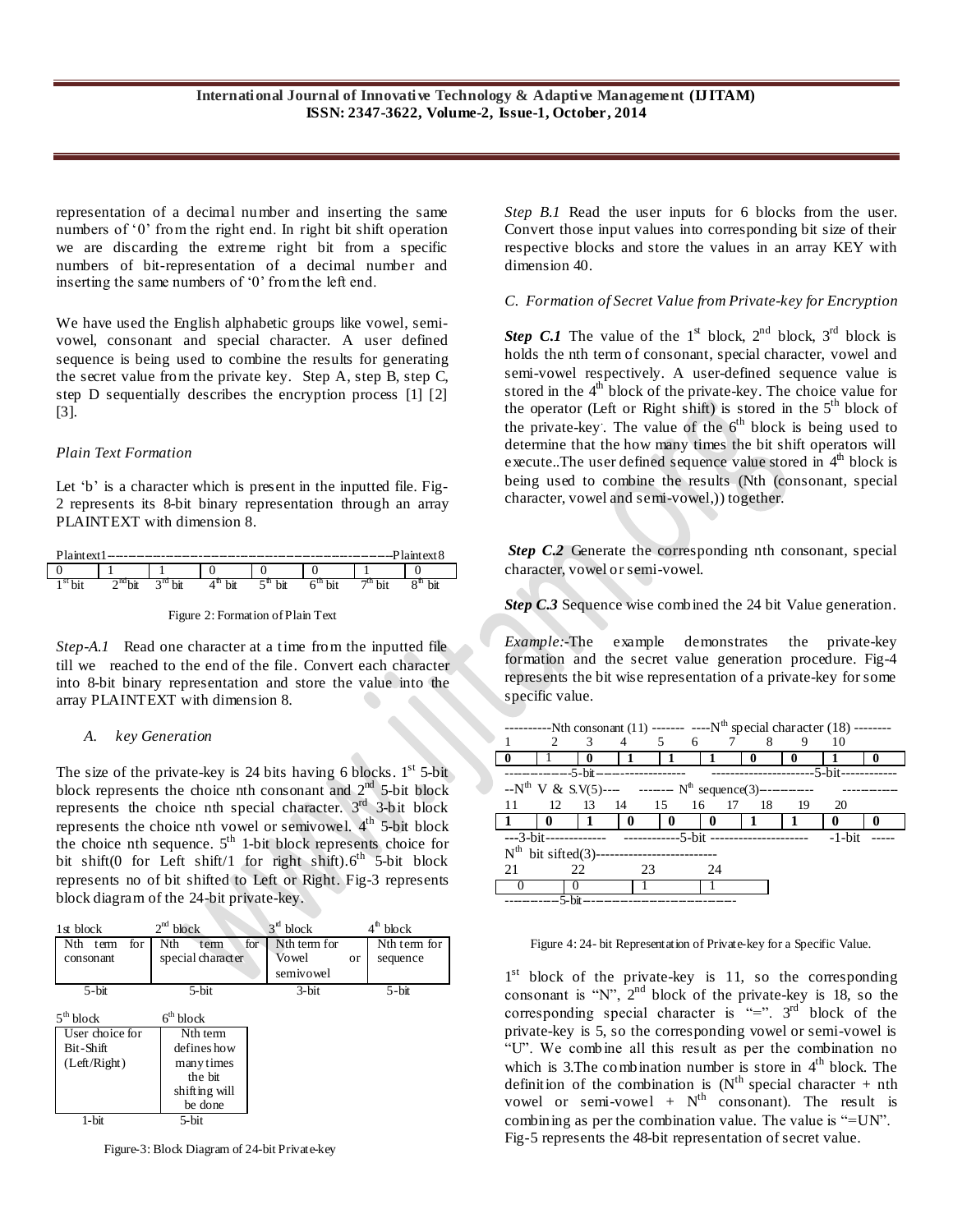

Figure 5: 24- bit Representation of Secret Value derived from Private-key.

#### *D. XOR operation and Formation of Cipher Text*

Plain text is being encrypted by the 6 blocks of the secret value cumulatively where the block size is 8 bits. Bitwise XOR operation is being performed between the plain text and the secret value Fig-6 represents the encryption process



Figure 6: XOR operation between Plain Text and Secret Value.

Cumulative XOR operation is performed between plain text and the secret value.  $3^{rd}$  block,  $2^{nd}$  block and the  $1^{st}$  block of the secret value (DV) are used for XOR respectively After 3

times, we get the binary value of corresponding ASCII code of a final encrypted character. In this way cipher text file is generated and sent to the receiver with the secret private-key file. Fig-7 demonstrate the total XOR procedure between plain text and the secret value where IET means intermediate encrypted text



Figure 7: Block wise Cumulative XOR operation between Plain Text and Secret Value derived from the Private-key.

*Step D.1* Perform XOR operation between the array PLAINTEXT and DERIVEDVALUE. We consider 1<sup>st</sup> block, 2<sup>nd</sup> block and 3<sup>rd</sup> block of the array DERIVEDVALUE for XOR operation in  $1<sup>st</sup>$  pass,  $2<sup>nd</sup>$  pass, 3rd pass, respectively. Intermediate result is stored into an array IET with dimension 8. And final result is stored into array ENCRYPTED with dimension 8.Corresponding ASCII code is generated from of the array ENCRYPTED and from there we get the encrypted character 'b' from plain text whose ASCII value is 98. We generate the plain text in step-A and secret value in step-C. Now we perform the XOR operation between the plain text and the secret value. Fig-8 represents the XOR procedure

| $\bf{0}$<br>$\bf{0}$<br>$\bf{0}$<br>1<br>$\bf{0}$<br>$\mathbf{0}$<br>1<br>1<br>$7th$ bit<br>$3rd$ bit<br>$4th$ bit<br>$5th$ bit<br>$6th$ bit<br>$2nd$ bit<br>8 <sup>th</sup><br>$1st$ bit<br>bit<br>XOR operation |  |
|-------------------------------------------------------------------------------------------------------------------------------------------------------------------------------------------------------------------|--|
|                                                                                                                                                                                                                   |  |
|                                                                                                                                                                                                                   |  |
|                                                                                                                                                                                                                   |  |
| DV1<br>DV8-                                                                                                                                                                                                       |  |
| 1<br>$\bf{0}$<br>1<br>1<br>1<br>$\bf{0}$<br>$\bf{0}$<br>1                                                                                                                                                         |  |
| $2nd$ bit<br>$3rd$ bit<br>$8th$ bit<br>$1th$ bit<br>$4th$ bit<br>5 <sup>th</sup><br>bit<br>$6th$ bit<br>$7th$ bit                                                                                                 |  |
|                                                                                                                                                                                                                   |  |
| Intermediate Encrypted Text (IET (1))                                                                                                                                                                             |  |
| 1<br>$\bf{0}$<br>1<br>$\boldsymbol{0}$<br>0<br>1<br>0                                                                                                                                                             |  |
| $2nd$ bit<br>$4th$ bit<br>$5th$ bit<br>$6th$ bit<br>$7th$ bit<br>$8th$ bit<br>1 <sup>st</sup> bit<br>$3rd$ bit                                                                                                    |  |
| XOR operation                                                                                                                                                                                                     |  |
| DV9.<br>DV16                                                                                                                                                                                                      |  |
| 1<br>1<br>$\bf{0}$<br>$\bf{0}$<br>$\bf{0}$<br>1<br>$\bf{0}$<br>0                                                                                                                                                  |  |
| $12th$ bit<br>$13th$ bit<br>$14th$ bit<br>$15th$ bit<br>$10nd$ bit<br>$11st$ bit<br>$9th$ bit<br>$16th$ bit                                                                                                       |  |
|                                                                                                                                                                                                                   |  |
| Intermediate Encrypted Text (IET (2))                                                                                                                                                                             |  |
| 1<br>1<br>1<br>0<br>1<br>$\boldsymbol{0}$<br>1<br>0                                                                                                                                                               |  |
| $2nd$ bit<br>$3rt$ bit<br>$7th$ bit<br>$8^{\text{th}}$ bit<br>1 <sup>st</sup> bit<br>$4th$ bit<br>$5th$ bit<br>$6th$ bit                                                                                          |  |
| XOR operation                                                                                                                                                                                                     |  |
|                                                                                                                                                                                                                   |  |
| DV17<br><b>DV24</b>                                                                                                                                                                                               |  |
| 1<br>$\bf{0}$<br>$\bf{0}$<br>$\mathbf{0}$<br>1<br>1<br>$\bf{0}$<br>$\mathbf{0}$                                                                                                                                   |  |
| $18nd$ bit<br>$21th$ bit<br>$23th$ bit<br>17 <sup>th</sup><br>$19nd$ bit<br>$20th$ bit<br>$22th$ bit<br>$24th$ bit<br>bit                                                                                         |  |
|                                                                                                                                                                                                                   |  |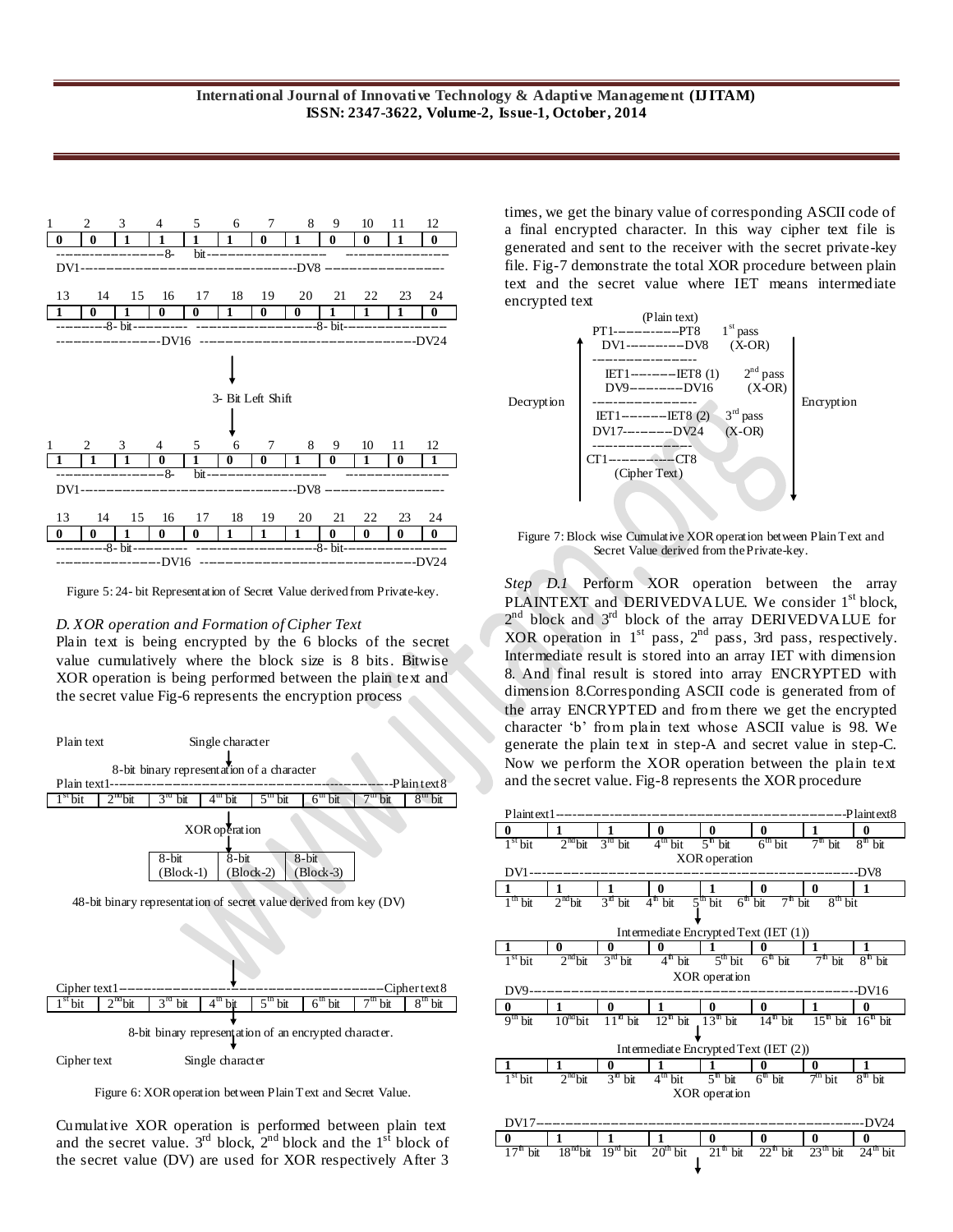| inher<br>$T_{\rm{ext}}$ |                                 |            |     |          |               |            |                |
|-------------------------|---------------------------------|------------|-----|----------|---------------|------------|----------------|
|                         |                                 |            |     |          |               |            |                |
| 5t.<br>bit              | $\cap$ nd <sub>1-</sub> :<br>UЦ | ົາພ<br>bit | bit | bit<br>ب | bit<br>.<br>v | 74.<br>bit | ∩m<br>bit<br>o |

Figure 8: Generation of Cipher Text by Block Wise Cumulative XOR operation between Plain Text and Secret Value.

ASCII value corresponding to the cipher text is 338 and the character corresponding to that ASCII is "R" In this way all the characters are encrypted and stored into the cipher text file. The encrypted file is sent to the receiver with the secret private-key file.

#### III. DECRYPTION PROCESS

#### *A Conversion of Cipher Text into Predefined Format*

The receiver read one character at a time from the cipher text file till he/she reach to the end of the file and converts the character into 8 bit binary format and store it into an array CIPHERTEXT with dimension 8.

#### *B. Formation of Secret Value from Private-key for Decryption*

Derive the secret value from the private-key by using step- C and store that 24-bit binary value into an array DERIVEDVALUE with dimension 24.

# *C. XOR operation and Formation of Decrypted Text*

*Step C.1* Perform XOR operation between the array CIPHERTEXT and DERIVEDVALUE. We consider 1<sup>st</sup> block,  $2^{nd}$  block and  $3^{rd}$  block of the array DERIVEDVALUE for XOR operation in  $1<sup>st</sup>$  pass,  $2<sup>nd</sup>$  pass, and  $3<sup>rd</sup>$  pass respectively. Intermediate result is stored into an array IET with dimension 8. And final result is stored into array DECRYPTED with

| Content of the Source<br>File<br>(z.txt) | Content of the Encrypted<br>File (en.txt) | Content<br>the<br>of<br>Decrypted File<br>(de.txt) |
|------------------------------------------|-------------------------------------------|----------------------------------------------------|
| abcdefghijklmnopqrst                     | WTURSPQ^_\]Z[XYFG                         | abcdefghijklmnopqr                                 |
| uvwxyz                                   | DEBC@ANOL                                 | stuvwxyz                                           |

dimension 8. Corresponding ASCII code is generated from of the array DECRYPTED and from there we get the decrypted character which is stored into decrypted text file.

*Example* - we read a character 'R' from the cipher text whose ASCII value is 338. We convert 338 in 8-bit binary representations and store it into an array CT. The secret value is derived in the step-C. Now we perform XOR operation between the cipher text and the secret value. Fig-9 represents the XOR procedure



Figure 9: Generation of Decrypted text by Block Wise Cumulative XOR operation between Cipher Text and Secret Value.

ASCII value corresponding to the decrypted text is 98 and the character corresponding to that ASCII is 'b'. In this way all the characters are decrypted and stored into the decrypted file and receiver is able to get the plain text.

# IV. EXPERIMENTAL RESULT & DISCUSSION

The encryption of a plain text is done by using the 8th Palindrome number with a forward movement from the userdefined base value 10. The encryption or decryption has taken 31871 milliseconds. Table-I demonstrates the content of the source files, encrypted file and the decrypted file.

Table I: Corresponding content of source, encrypted, decrypted file

# V. CONCLUSION

Here we proposed a private-key encryption scheme based on bitwise XOR operation between the plain text and the secret value. The secret value is the Nth palindrome number, counted by making a forward or backward movement from the userdefined base value. Where N is a positive integer in the range of  $(1\le N\le 16)$ . So as the base value or the Nth term is changed then the corresponding palindrome number is also being changed. Thus the security is increased.